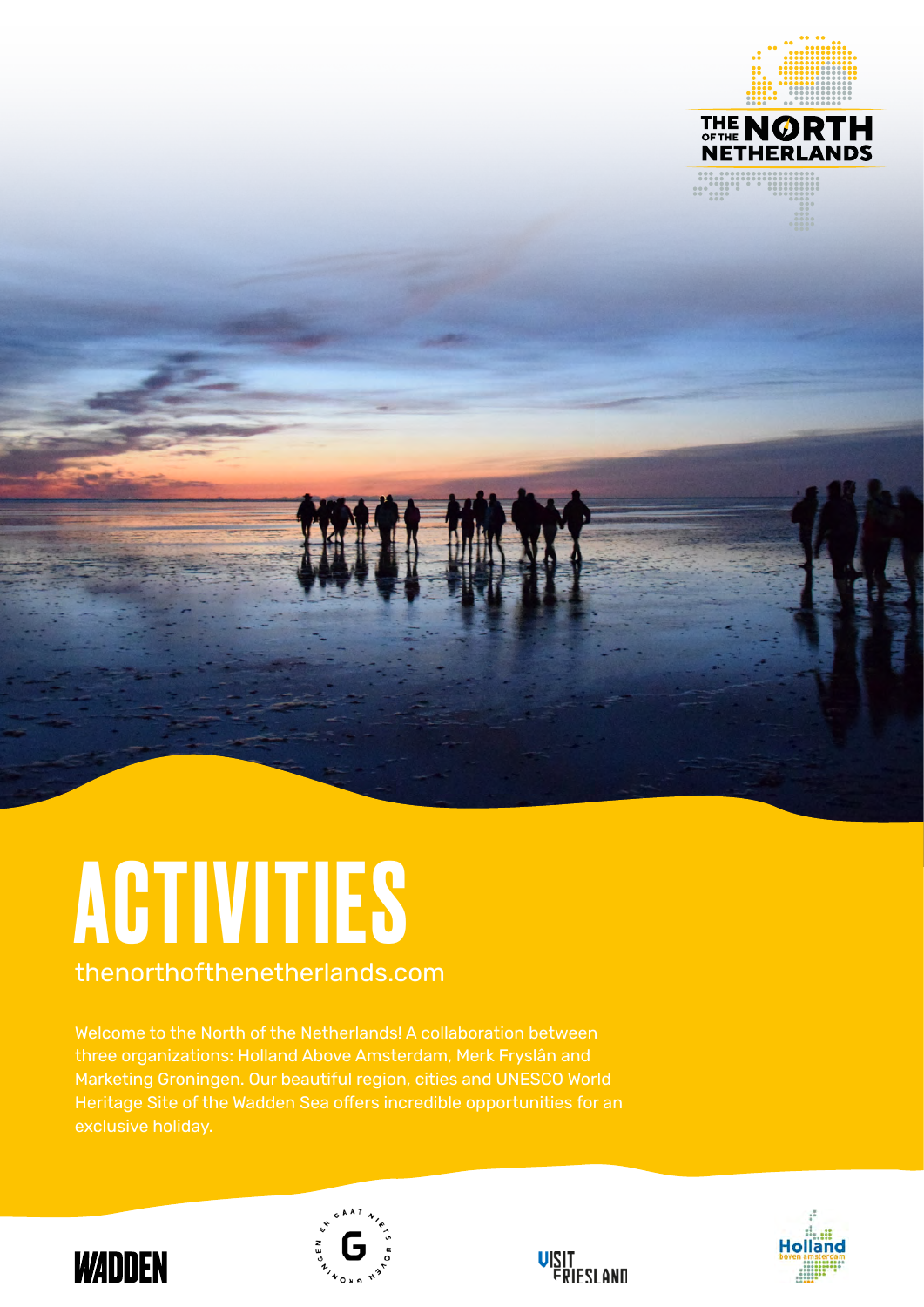### **GRONINGEN**

| <b>LOCATION/</b><br><b>ACTIVITY</b>          | <b>DISCRIPTION</b>                                                                                                                                                                                                                                          | <b>DURATION</b>              | <b>PRICE</b>                                                                   | <b>HOURS</b>                                                                                                      | <b>CONTACT DETAILS</b>                                                                               | <b>WEBSITE</b>                                           |
|----------------------------------------------|-------------------------------------------------------------------------------------------------------------------------------------------------------------------------------------------------------------------------------------------------------------|------------------------------|--------------------------------------------------------------------------------|-------------------------------------------------------------------------------------------------------------------|------------------------------------------------------------------------------------------------------|----------------------------------------------------------|
| <b>Martinitoren</b>                          | Don't forget to visit Groningen's Martinitoren tower during your visit to<br>the city. Also known to locals as D'Olle Grieze ('the old grey one'). The<br>tower affords a panoramic view of the entire city.                                                | 45 min.                      | Adults 12+ €6.00<br>Children 12- €3.50.                                        | Mon to Fri<br>10:00 AM - 6:00 PM<br>Sat<br>$10:00$ AM - 5:00 PM<br><b>Sun</b><br>12:00 - 4:00 PM                  | Martinikerkhof 1<br>9712 HS Groningen<br>050 313 9741<br>info@vvvgroningen.nl                        | www.visitgroningen.nl/en/<br>locations/city/martinitoren |
| Groninger<br><b>Museum</b>                   | The Groninger Museum is known for being extrovert and multicoloured.<br>With its multifaceted collection of art and antiquities and a series of<br>special, innovative exhibitions with an international appeal.                                            |                              | Adults 18+ €18.00<br>With CJP $€10.00$<br>Children 18- free.                   | <b>Tues to Sun</b><br>10:00 AM - 5:00 PM                                                                          | Museumeiland 1<br>9711 ME Groningen<br>050 366 6555<br>info@groningermuseum.nl                       | www.groningermuseum.nl                                   |
| Northern<br><b>Maritime</b><br><b>Museum</b> | Sailing through history. Two historic fifteenth-century buildings at<br>Brugstraat, the Gothic House and the Canter House, form a magnificent<br>backdrop for the collection of the Noordelijk Scheepvaartmuseum, or<br>'Northern Maritime Museum'.         |                              | Adults $8 + \epsilon 8.00$<br>Children 8- free<br>Groups €4.50 p.p.            | <b>Tues to Sat</b><br>10:00 AM - 5:00 PM<br><b>Sun</b><br>13:00 - 5:00 PM                                         | <b>Brugstraat 24</b><br>9711 HZ Groningen<br>050 312 2202<br>info@nordelijkscheep-<br>vaartmuseum.nl | www.noordelijkscheep-<br>vaartmuseum.nl                  |
| Hooghoudt<br>excursion                       | Guided tours, tastings and cocktail workshops. You are guaranteed<br>a warm welcome at Groningen's distillery. They can tell you all sorts<br>of things, but of course it is much more fun (and tastier!) to discover<br>Dutch gin, or jenever, first hand. | 1.5 <sub>to</sub><br>3 hours | Guided tour €9.50 p.p.<br>Tasting €15.00 p.p.<br>Cocktail Workshop €27.50 p.p. | bookable from<br>Monday to<br>Saturday all year<br>round bookable<br>from Monday to<br>Saturday all year<br>round | Hooghoudtstraat 1<br>9723 TG, Groningen<br>050 542 0000<br>info@hooghoudt.nl                         | www.hooghoudt.nl                                         |
| Forum                                        | In the heart of Groningen's city centre you will find the Forum: a<br>meeting place for everyone curious about the world of today and the<br>possibilities of tomorrow. The forum Groningen is elected as BNA Best<br>Building of the Year 2020             | N/A                          | Free<br>Various prices for<br>exhibitions etc.                                 | Mon to Sat<br>09:00 AM - 8:00 PM<br><b>Sun</b><br>$10:00$ AM - $8:00$ PM                                          | <b>Groninger Forum</b><br>9712 JG Groningen<br>050 3683683<br>info@forum.nl                          | www.forum.nl                                             |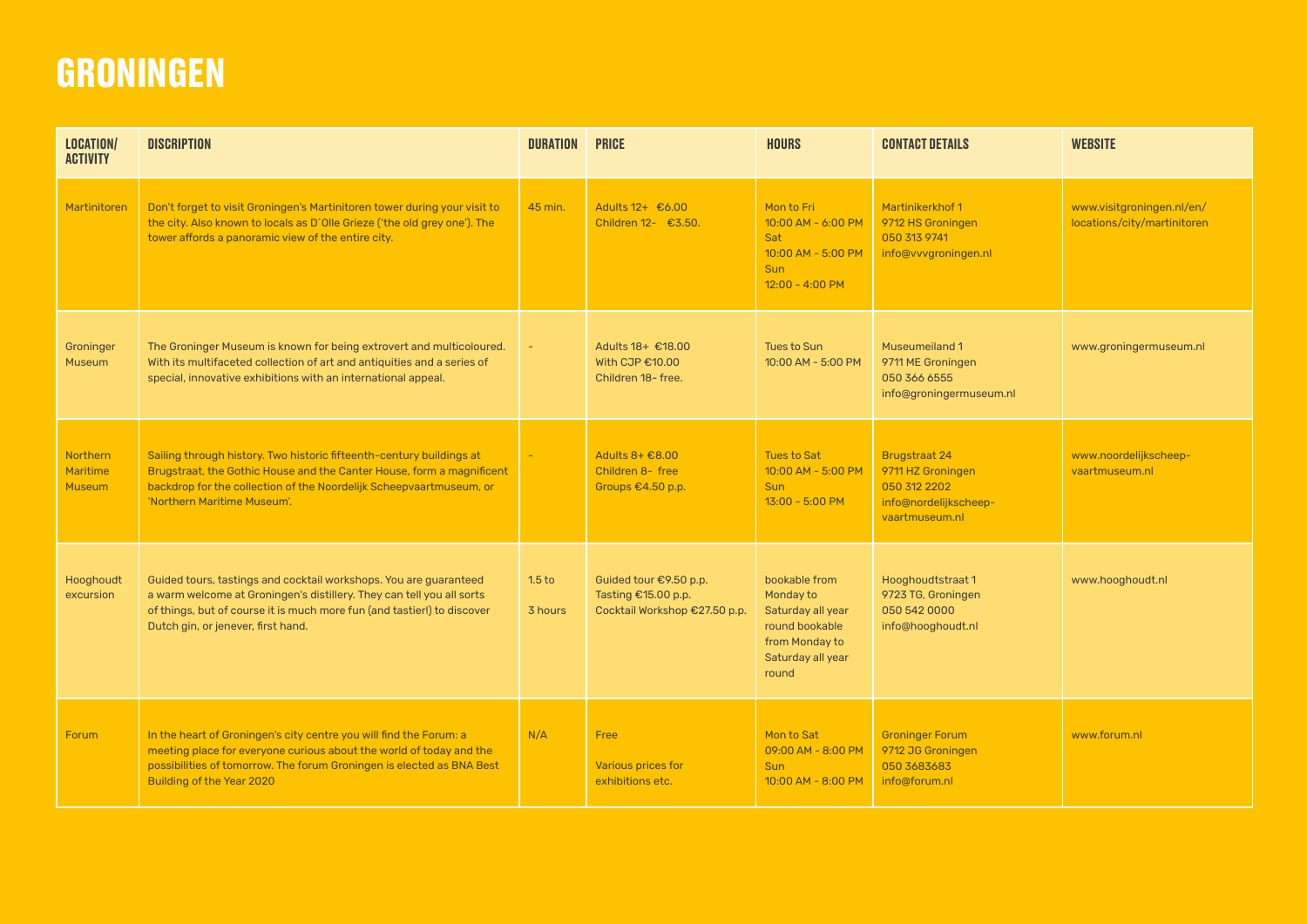| Merckt                               | The FoodMerckt is a central meeting place where Groningers, students,<br>tourists and people from the surrounding area come together to enjoy<br>a unique atmospheric Foodcourt on the Grote Markt; the living room of<br>Groningen. Besides a wide range of different kitchens, there is also a<br>beer brewery, coffee roasting house and distillery. |                                        | Free                                                                                           | Opening soon                                                        | Grote Markt 33<br>9712 HS Groningen                                                                 | www.mercktgroningen.nl                                                                                                                                                                                      |
|--------------------------------------|---------------------------------------------------------------------------------------------------------------------------------------------------------------------------------------------------------------------------------------------------------------------------------------------------------------------------------------------------------|----------------------------------------|------------------------------------------------------------------------------------------------|---------------------------------------------------------------------|-----------------------------------------------------------------------------------------------------|-------------------------------------------------------------------------------------------------------------------------------------------------------------------------------------------------------------|
| Pieterburen<br><b>Seal Centre</b>    | Seal Centre Pieterburen is a refuge for seals that are sick or have lost<br>their mother. As soon as they recover they are returned to the Wadden<br>Sea. During the tour you will have a close-up view of the work at the<br>Seal Hospital.                                                                                                            | 1,5 hours                              | Adults 12+ €9.50<br>Children 4-12 €6.00<br>Children 0-3 free<br>Students €6.00                 | Mon to Fri<br>$09:00 - 5:00 P M$<br>Sat & Sun<br>10:00 AM - 5:00 PM | Hoofdstraat 94a<br>9968 AG Pieterburen<br>+31 (0) 595-526 526<br>info@zeehondencentrum.nl           | www.zeehondencentrum.nl                                                                                                                                                                                     |
| Mudflat<br>walks                     | The silty sea air tingling on your skin, endless panoramas over<br>sandbanks, tidal gullies and fields of sea grass, and if you're lucky even<br>the occasional sunbathing seal: hiking the mudflats is a truly unique<br>experience.                                                                                                                   | <b>Between</b><br>$1$ and $4$<br>hours | All websites have different<br>tours and packages, average<br>price €11.00 p.p.                | Many planned tours<br>and group tours on<br>request.                |                                                                                                     | www.wadlopers.nl<br>www.vrijewadlopers.nl<br>www.wadloop-dijkstra.nl<br>www.wadgids.nl<br>www.wadlopen.com<br>www.arenicola.nl<br>www.wadlopen.nl<br>www.wadlopen-pieterburen.nl<br>www.wadloopavonturen.nl |
| <b>Fortress</b><br><b>Bourtange</b>  | Enter the impregnable fortress of Groningen, restored to its former<br>glory. The fortress houses an information centre and a museum.                                                                                                                                                                                                                   | ÷                                      | Free<br>Price for the museum:<br>Adults 12+ €8.50<br>Children 6-12 €4.50.<br>Children 6- free. | Open all year round                                                 | W. Lodewijkstraat 33<br>9545 PA Bourtange<br>0599 354600<br>info@bourtange.nl                       | www.bourtange.nl                                                                                                                                                                                            |
| Dark Sky<br>Expedition<br>Lauwersoog | Experience the night as it is meant to be: no artificial light from our<br>modern civilization. Sail into the night with us and experience the starry<br>skies of nature at its purest. Stare straight into the deepness of the<br>universe.                                                                                                            | 2 hours                                | Adults 13+ €16.00<br>Children 4-13 €11.00.<br>Children 4- free.                                | On request                                                          | <b>Beleef Lauwersoog</b><br>Haven 50<br>9976 VN Lauwersoog<br>0519 34 94 22<br>events@lauwersoog.nl | www.lauwersoog.nl                                                                                                                                                                                           |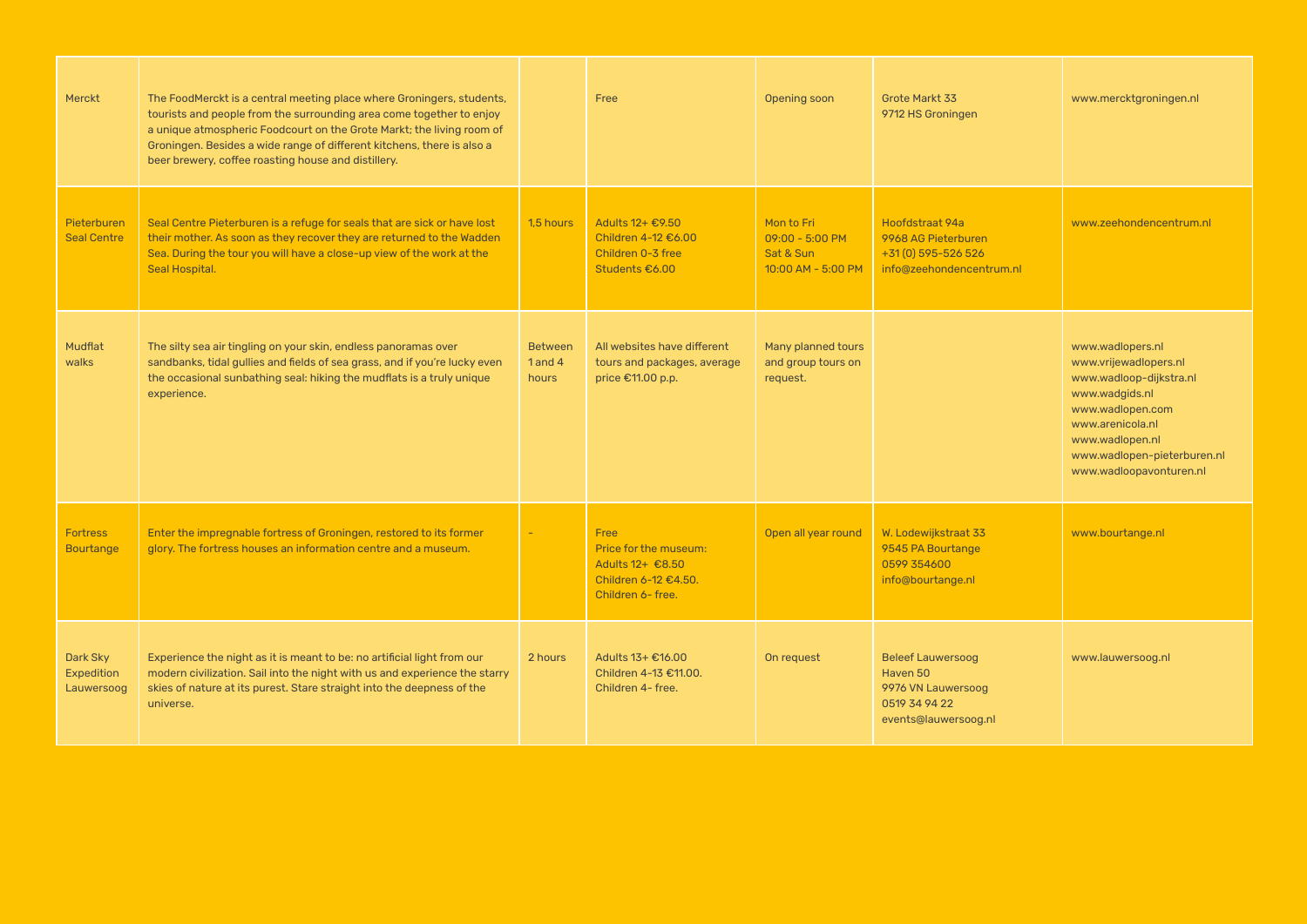#### **FRIESLAND**

| <b>LOCATION/</b><br><b>ACTIVITY</b>          |                                                                                                                                                                                                                                            | <b>DURATION</b> | <b>PRICE</b>                                                      | <b>OPENING HOURS</b>             | <b>CONTACT DETAILS</b>                                                                                       | <b>WEBSITE</b>                      |
|----------------------------------------------|--------------------------------------------------------------------------------------------------------------------------------------------------------------------------------------------------------------------------------------------|-----------------|-------------------------------------------------------------------|----------------------------------|--------------------------------------------------------------------------------------------------------------|-------------------------------------|
| Skutsjesilen<br><b>Alde Feanen</b>           | Skûtsjesilen is the perfect group excursion. You can help the skipper<br>and mate with hoisting the sails, operating the bulkheads and taking<br>over the keels or the rudder or you can lean back and enjoy drinks and<br>snacks on deck. |                 | From €34.00 p.p.                                                  | On request                       | Annage Skûtsjesilen<br>de Reidtûgel 5<br>9264 TS Earnewâld<br>info@annage.nl                                 | www.annange.nl                      |
| City tour<br><b>Dokkum</b>                   | City walks through Dokkum are organised from the museum by<br>enthusiastic and well-trained guides. A city walk can be booked all<br>year round and at any time. The route takes you past the highlights of<br><b>Dokkum</b>               | 1.5 hours       | €3.50 p.p.                                                        | On request                       | Diepswal 27<br>9101 LA Dokkum 0519293134<br>info@museumdokkum.nl                                             | www.museumdokkum.nl/engels.<br>ashx |
| 11 fountains                                 | The eleven cities tour includes the Cultural Capital Project 11 Fountains.<br>In 11 cities, 11 international artists have designed a fountain based on<br>the story of the city.                                                           | N/A             | free                                                              | N/A                              | <b>Elf steden</b><br>www.11fountains.nl                                                                      | www.11fountains.nl                  |
| Afsluitdijk<br>experience<br>Centre          | Afsluitdijk Wadden Center offers a complete experience about the Wad-<br>den Sea UNESCO World Heritage Site, the Fish Migration River (unique in<br>the world), the IJsselmeer area and, not to be forgotten, the Afsluitdijk<br>itself.   | 1.5 hours       | free<br>2discover App €4.00                                       | Mon - Sun<br>10.00 AM - 5:00 PM  | Kornwerderzand<br>Afsluitdijk 1c, 8752 info@<br>afsluitdijkwaddencenter.nl<br>0517723026 (groups 0515238222) | www.afsluitdijkwaddencenter.nl      |
| Wouda-<br>gemaal                             | The Ir. D.F. Woudagemaal in Lemmer is the world's biggest operational<br>steam pumping station. It was opened in 1920 and has been used to<br>prevent flooding in Friesland ever since.                                                    | 2 hours         | Free                                                              | Wed to Sat 10:00<br>AM - 5:00 PM | Woudagemaal<br>Gemaalweg 1a<br>8531 PS Lemmer<br>info@woudagemaal.nl<br>00031514561814                       | www.woudgemaal.nl                   |
| <b>Vineyard De</b><br>Frysling-<br>proeverij | During the tour they will take you along the vines and they tell you all<br>about Dutch viticulture and our Frysling wines. Find out more about the<br>history, the different grape varieties and their characteristics.                   | 1.5 hours       | 17.50 p.p.<br>(fixed price of €175 for groups<br>of less than 10) | On request                       | Wijngaard de Frysling<br>Egypte 7<br>9286 EX Twijzel<br>06 46 65 88 84<br>info@frysling.nl                   | www.frysling.nl                     |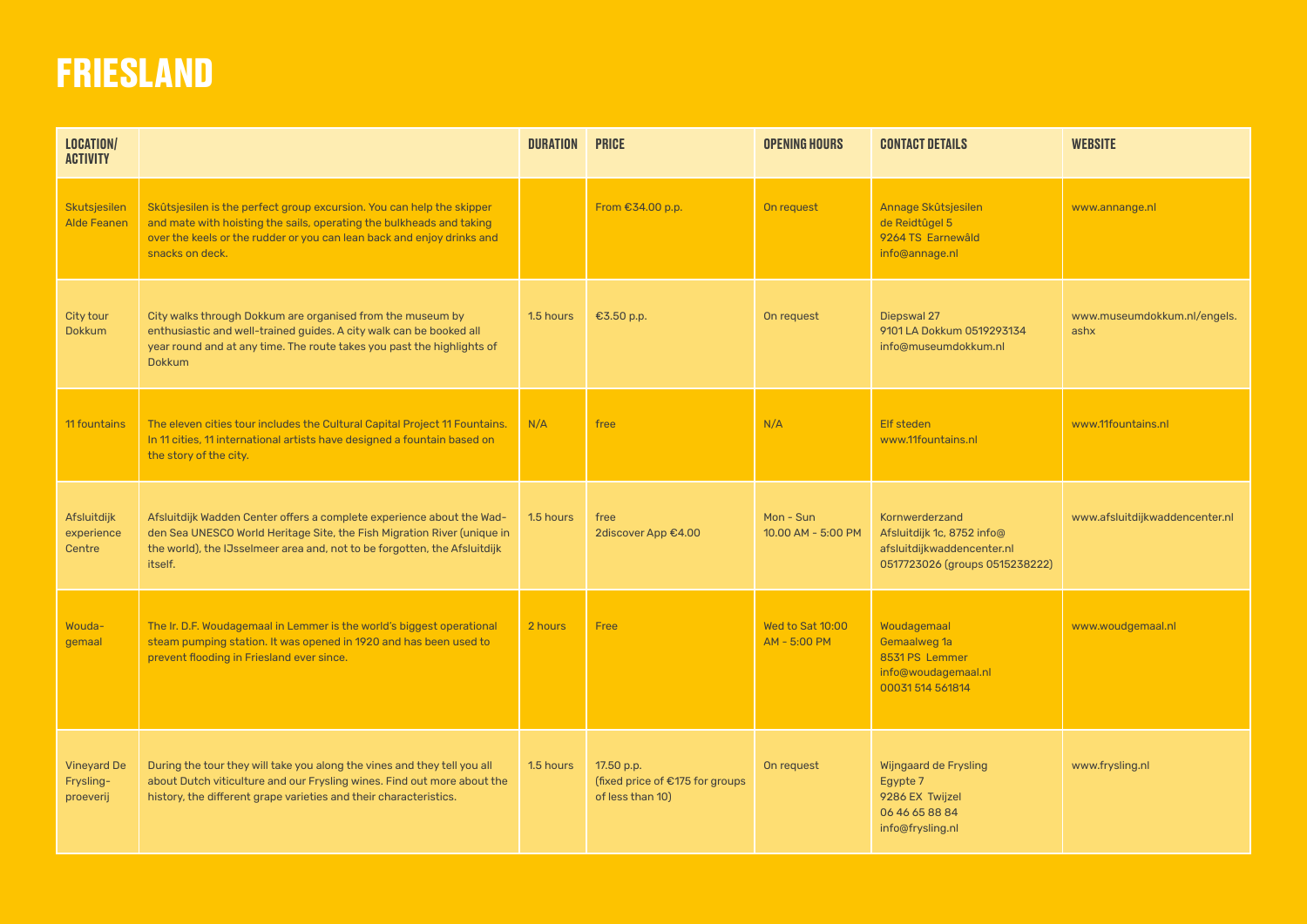| Museum<br>village<br>Allingerwier  | A beautiful, authentic Frisian "terp" village - built on a mound - in the<br>peatland district of Southwestern Friesland. While strolling through the<br>village you will learn more about the strong connection we share with<br>the sea and our history as a fishing village.               | $1 - 2$<br>hours   | Adults 12+ 2.50 p.p.<br>Children 12- free                                                                        | Wed to Sun<br>11:00 AM - 5:00 PM                                        | Kerkbuurt 21<br>8758 LE Allingawier<br>31 151 5231631                                                                 | www.hetfriesemuseumdorp.nl   |
|------------------------------------|-----------------------------------------------------------------------------------------------------------------------------------------------------------------------------------------------------------------------------------------------------------------------------------------------|--------------------|------------------------------------------------------------------------------------------------------------------|-------------------------------------------------------------------------|-----------------------------------------------------------------------------------------------------------------------|------------------------------|
| <b>Else Eisinga</b><br>Planetarium | The world's oldest planetarium. The Planetarium Room and the<br>impressive orrery form the world's oldest working planetarium.<br>Furthermore, Eisenga's former cloud chamber, astronomical<br>instruments, a cinema, alternating exhibitions and info about modern<br>astronomy can be seen. | $1.5 - 2$<br>hours | Adults $13 + \epsilon$ 6.00<br>Children 4-13 €5.00<br>Children 4- free.<br>Groups, min. 20 persons<br>€4.25 p.p. | Tues to Sat<br>$10:00$ AM - 5:00 PM<br><b>Sun</b><br>11:00 AM - 5:00 PM | Eise Eisinga Planetarium<br>Eise Eisingastraat 3<br>8801 KE Franeker<br>0517 393 070<br>info@planetarium-friesland.nl | www.planetarium-friesland.nl |
| Frisian<br><b>Museum</b>           | Discover the Frisian in yourself at the Frisian Museum. Discover<br>everything about the eleven cities and the countryside, the love-hate<br>relationship with the water, the search for the typical Frisian and<br>Friesland's place in the world.                                           | $1.5 - 2$<br>hours | Adults 18+ €15.00<br>Children 18-free<br>Groups min. 10 persons<br>€12.50 p.p.                                   | Tues to Sun<br>$11.00$ AM - 5:00 PM                                     | <b>Wilhelminaplein 92</b><br>8911 BS Leeuwarden<br>058 255 55 00<br>info@friesmuseum.nl                               | www.friesmuseum.nl           |
| Aqua Zoo                           | AquaZoo is Friesland's ultimate family park. Discover the exotic animals,<br>such as Nile crocodiles, polar bears, ring-tailed lemurs and flamingos. Or<br>have fun in the playgrounds and enjoy a splash with the shows!                                                                     | 2 hours            | Varies from €14.50 to €17.95<br>Children 3- free                                                                 | Vary per season                                                         | De Groene Ster 2<br>8926 XE Leeuwarden<br>0031511431214<br>info@aquazoo.nl                                            | www.aquazoo.nl               |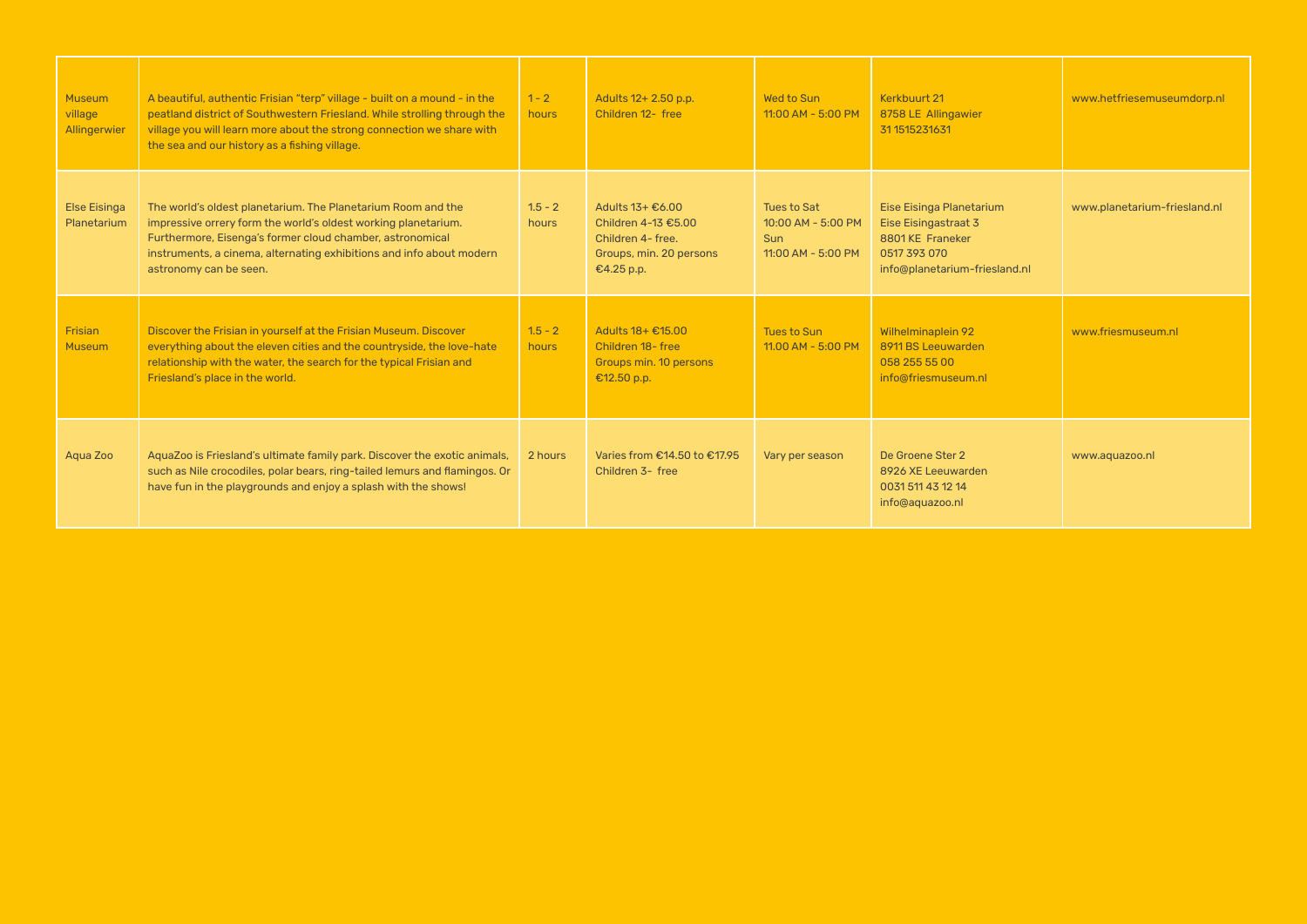## **HOLLAND ABOVE AMSTERDAM**

| <b>LOCATION/</b><br><b>ACTIVITY</b>                 |                                                                                                                                                                                                                                             | <b>DURATION</b> | <b>PRICE</b>                                                  | <b>OPENING HOURS</b>                                                                               | <b>CONTACT DETAILS</b>                                                                                                   |                       |
|-----------------------------------------------------|---------------------------------------------------------------------------------------------------------------------------------------------------------------------------------------------------------------------------------------------|-----------------|---------------------------------------------------------------|----------------------------------------------------------------------------------------------------|--------------------------------------------------------------------------------------------------------------------------|-----------------------|
| Seal spot-<br>ting                                  | A boat trip that arrives at the seals after about half an hour. This is the<br>chance to view the seals in their natural habitat. At high tide you sail<br>back to the harbour of Den Oever.                                                | 2.5 hours       | Children/Adults 7+ €14,00<br>Children 7- €7.00                | Vary per season                                                                                    | <b>SWRW kantoor</b><br>Oostkade, Den Oever<br>0651531778<br>post@swrw.nl                                                 | www.swrw.nl           |
| <b>Cheese</b><br>market/<br><b>Cheese</b><br>museum | A town square full of cheese, cheese carriers, cheese girls, cheese boys,<br>market masters and traders. At the Alkmaar Cheese Market you won't<br>believe your eyes. Cheese has been traded here in the same way for<br>hundreds of years. |                 | Adults 12+ €5.00<br>Children 4-12 €2.00<br>Children 4- free   | Mon to Sat<br>10.00 AM - 16.00 PM<br>Sun<br>$13.00 - 16.00 P$ M                                    | Waagplein 2<br>1811 JP Alkmaar<br>0725155516<br>info@kaasmuseum.nl                                                       | www.kaasmuseum.nl     |
| <b>Steam Tram</b><br>Museum                         | The historic triangle of North Holland is well worth discovering! Find out<br>all about the rich history of Enkhuizen, Medemblik and Hoorn                                                                                                  | 4 hours         | <b>Several combinations</b><br>possible                       | Vary per season                                                                                    | Van Dedemstraat 8<br>1624 NN Hoorn<br>0229 255 255<br>info@stoomtram.nl                                                  | www.stoomtram.nl      |
| Fort Kijkduin                                       | Fort Kijkduin is a Napoleonic fort with a North Sea aquarium and a<br>museum in the village of Huisduinen in the North Holland town of Den<br>Helder.                                                                                       | 2 hours         | Adults 12+ €12.00<br>Children 6-12 €10.00<br>Children 6- free | Summertime<br>Mon to Sun<br>10.00 AM - 17.00 PM<br>Wintertime<br>Mon to Sun<br>11.00 AM - 17.00 PM | <b>Admiraal Verhuellplein 1</b><br>1789 AX Huisduinen<br><b>The Netherlands</b><br>0223 61 23 66<br>info@fortkijkduin.nl | www.fortkijkduin.nl   |
| Radboud<br>Castle                                   | Visit our museum, enjoy refreshments in our Castle Café with its<br>outdoor terrace or experience the castle during one of our many<br>activities.                                                                                          |                 | Adults 12+ €8.00<br>Children 4-12 €5.00<br>Children 4- free   | Tue, Wed, Thurs, Sat<br>and Sun<br>11.00 AM - 17.00 PM                                             | Oudevaartsgat 8<br>1671HM Medemblik<br>0227 541 960<br>info@kasteelradboud.nl                                            | www.kasteelradboud.nl |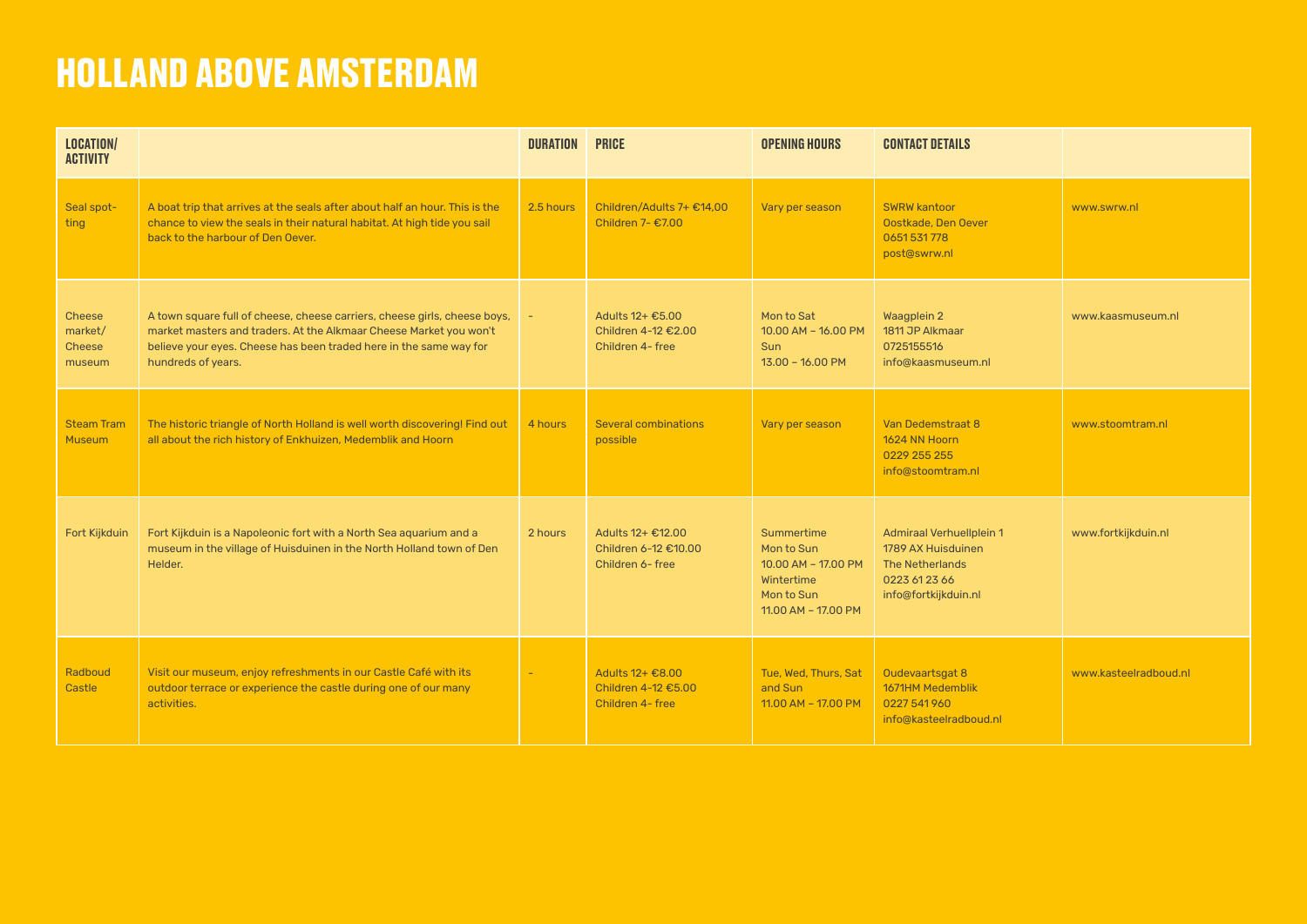| Zuiderzee<br><b>Museum</b><br><b>Enkhuizen</b>             | Go a hundred years back in time along the cobbled streets of the<br>Outdoor Museum. More than a hundred and forty historic buildings from<br>around the former Zuiderzee form a complete village here. Watch the<br>craftsmen at work, experience everyday life of yesteryear and enjoy the<br>authentic atmosphere. | 3 hours | Adults 12+ €9.50<br>Children 4-12 €6.00<br>Children 4- free                          | Every day<br>10.00 AM - 17.00 PM                                            | Wierdijk 12-22<br>1601 LA Enkhuizen<br>0228-351111<br>info@zuiderzeemuseum.nl                                 | www.zuiderzeemuseum.nl     |
|------------------------------------------------------------|----------------------------------------------------------------------------------------------------------------------------------------------------------------------------------------------------------------------------------------------------------------------------------------------------------------------|---------|--------------------------------------------------------------------------------------|-----------------------------------------------------------------------------|---------------------------------------------------------------------------------------------------------------|----------------------------|
| Land of<br><b>Fluwel</b>                                   | At Land of Fluwel, adventurers and bon vivants go back to nature.<br>Splash and paddle at Strand van Fluwel and experience wild adventures<br>on the barefoot path. A unique fairy tale route through the forest, tells<br>you all about the history of our most famous flower, the tulip.                           |         | Adults 14+ €10.00<br>Children 3-14 €11.00<br>Children 1-3 €7.00<br>Children 0-1 free | Wed to Fri<br>$12.00 - 18.00 P$ M<br>Sat and Sun<br>$10.00$ AM - $18.00$ PM | Belkmerweg 65<br>1753 GD<br><b>Sint Maartenszee</b><br>0224-562555<br>info@landvanfluwel.nl                   | www.landvanfluwel.nl       |
| Hoender-<br>daell Estate                                   | What makes Hoenderdaell zoo special is that everything centres on the<br>animals and their welfare. Their natural environment is reproduced as<br>closely as possible in the park. The animal enclosures are located in a<br>beautiful, extensive nature reserve in Anna Paulowna.                                   |         | €13.50 p.p.<br>Children 3-4 $£6.50$<br>Children 3- free                              | Every day<br>09.30 AM - 17.30 PM                                            | <b>Hoenderdaell Zoo</b><br>Van Ewijckskade 1<br>1761 JA Anna Paulowna<br>0223 53 1388<br>info@hoenderdaell.nl | www.hoenderdaell.nl        |
| <b>DJUS</b>                                                | The dunes are a massive playground with the beach as an amusement<br>park where the surf is the main attraction. The excursions focus on the<br>visitor and the passion for and enjoyment of nature.                                                                                                                 |         | On request                                                                           | On request                                                                  | <b>Bregweid 10</b><br>1749 DJ Warmenhuizen<br>072 509277<br>info@djus.nl                                      | www.djus.nl                |
| <b>Atlantic</b><br><b>Wall Centre</b><br><b>Huisduinen</b> | The Atlantic Wall Centre is a museum located in an administration<br>building of the German Navy in Huisduinen. The museum contains lots<br>of information about the Atlantic Wall, the war history of the Wadden<br>area and Den Helder.                                                                            |         | Adults 12+ €6.00<br>Children 6-12 €4.00<br>Children 6- free                          | Every day<br>$12.00 - 17.00$ PM                                             | R.W. van de Wintstraat 41<br>1789 BB Huisduinen<br>0223 219999<br>info@atlantikwallcentrum.nl                 | www.atlantikwallcentrum.nl |